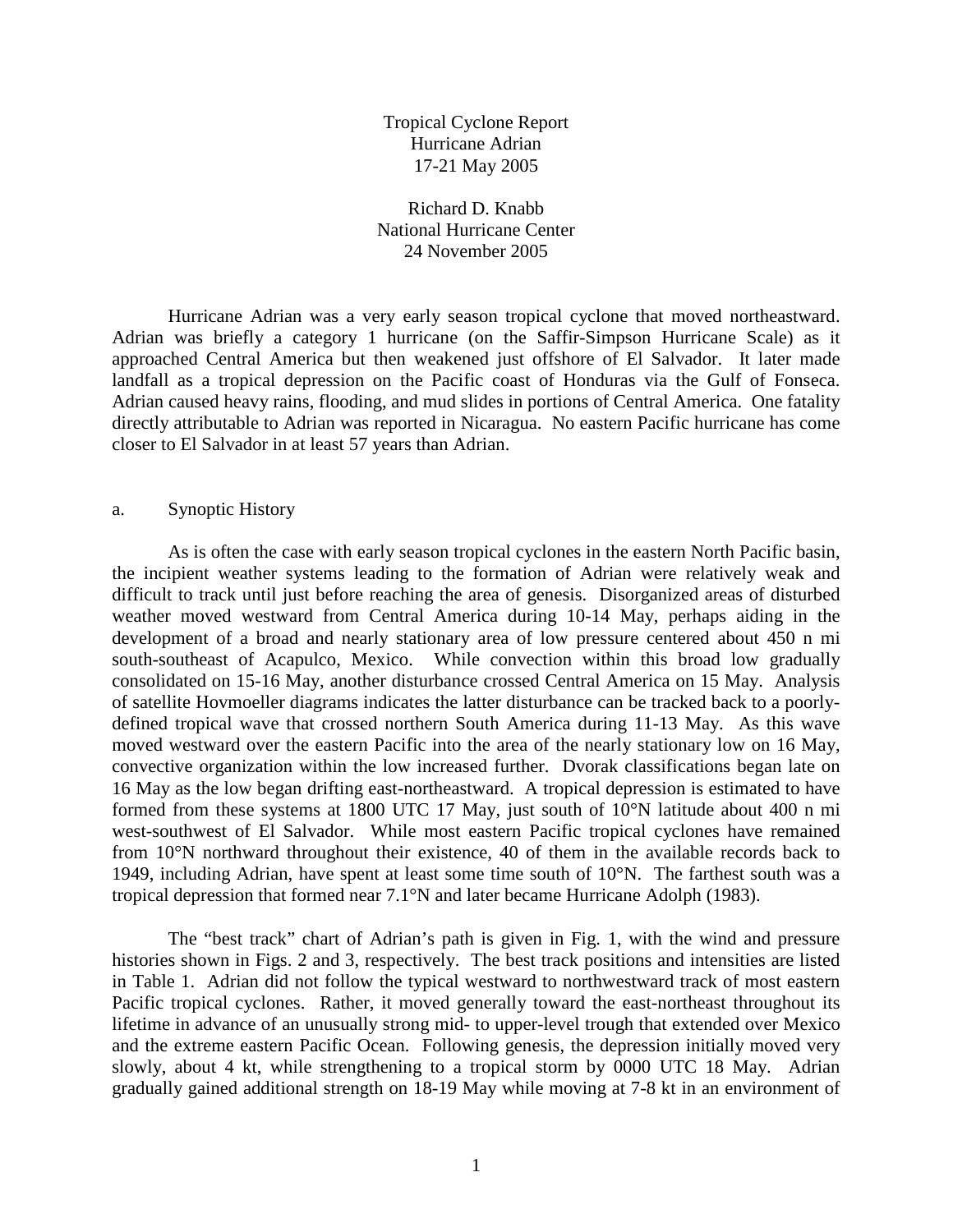moderate southwesterly wind shear. During this period, convection in bands well removed from the center dissipated, while convection became more concentrated in a small area near the center. Adrian was briefly a hurricane with an estimated intensity of 70 kt near 1800 UTC 19 May about 75 n mi southwest of the coast of El Salvador.

Operationally, Adrian was assessed to have made landfall on the coast of El Salvador near 0600 UTC 20 May as a borderline category 1 hurricane. Post-storm analysis reveals, however, that shortly after Adrian reached hurricane status offshore, the persistent southwesterly wind shear led to its abrupt weakening, and that the low-level center turned toward the east and never made landfall in El Salvador. The nearly perpendicular approach of Adrian toward the mountain ranges of Central America might have enhanced the effects of the wind shear by limiting the northeastward motion of the low-level portion of the tropical cyclone. While it appears that a mid-level circulation center accompanied the strong convection that continued northeastward and passed over El Salvador early on 20 May, during that same period the low level center moved eastward and roughly parallel to the El Salvador coast. Adrian weakened to a 35-kt tropical storm by 1200 UTC 20 May when it was centered about 30 n mi offshore from eastern El Salvador. Further weakening ensued and the center of the tropical depression entered the Gulf of Fonseca at about 1800 UTC 20 May and moved inland over Honduras around 2100 UTC. The circulation dissipated within a few hours after moving inland.

Adrian made the closest approach to El Salvador (approximately 75 n mi) of any eastern Pacific hurricane in the available records since 1949. The next closest were an unnamed hurricane in 1954 and Hurricane Olivia (1971), both of which became hurricanes about 100 n mi west-southwest of El Salvador and were moving westward. However, Adrian was not the closest approach to El Salvador of a strong tropical storm. While Adrian was still about 60 n mi from El Salvador before its intensity decreased to less than 60 kt, Tropical Storm Miriam (1988), moving toward the west-northwest, passed only about 20 n mi off the coast of El Salvador at that intensity. Since the center of Adrian did not make landfall on the coast of El Salvador, Andres (1997) remains the only landfall in that country since 1949, and it did so as a tropical depression. Adrian was only the third eastern Pacific tropical cyclone since 1949 to make landfall in Central America; all were depressions at landfall including Paul (1982) in Guatemala.

## b. Meteorological Statistics

 Observations in Adrian (Figs. 2 and 3) include satellite-based Dvorak technique intensity estimates from the Tropical Analysis and Forecast Branch (TAFB), the Satellite Analysis Branch (SAB) and the U. S. Air Force Weather Agency (AFWA), as well as flight-level and dropwindsonde observations from one mission of the 53rd Weather Reconnaissance Squadron of the United States Air Force Reserve Command. Microwave satellite imagery from National Oceanic and Atmospheric Administration (NOAA) polar-orbiting satellites, the National Aeronautics and Space Administration (NASA) Tropical Rainfall Measuring Mission (TRMM), the NASA QuikSCAT, and Defense Meteorological Satellite Program (DMSP) satellites were also useful in tracking Adrian and assessing its structure.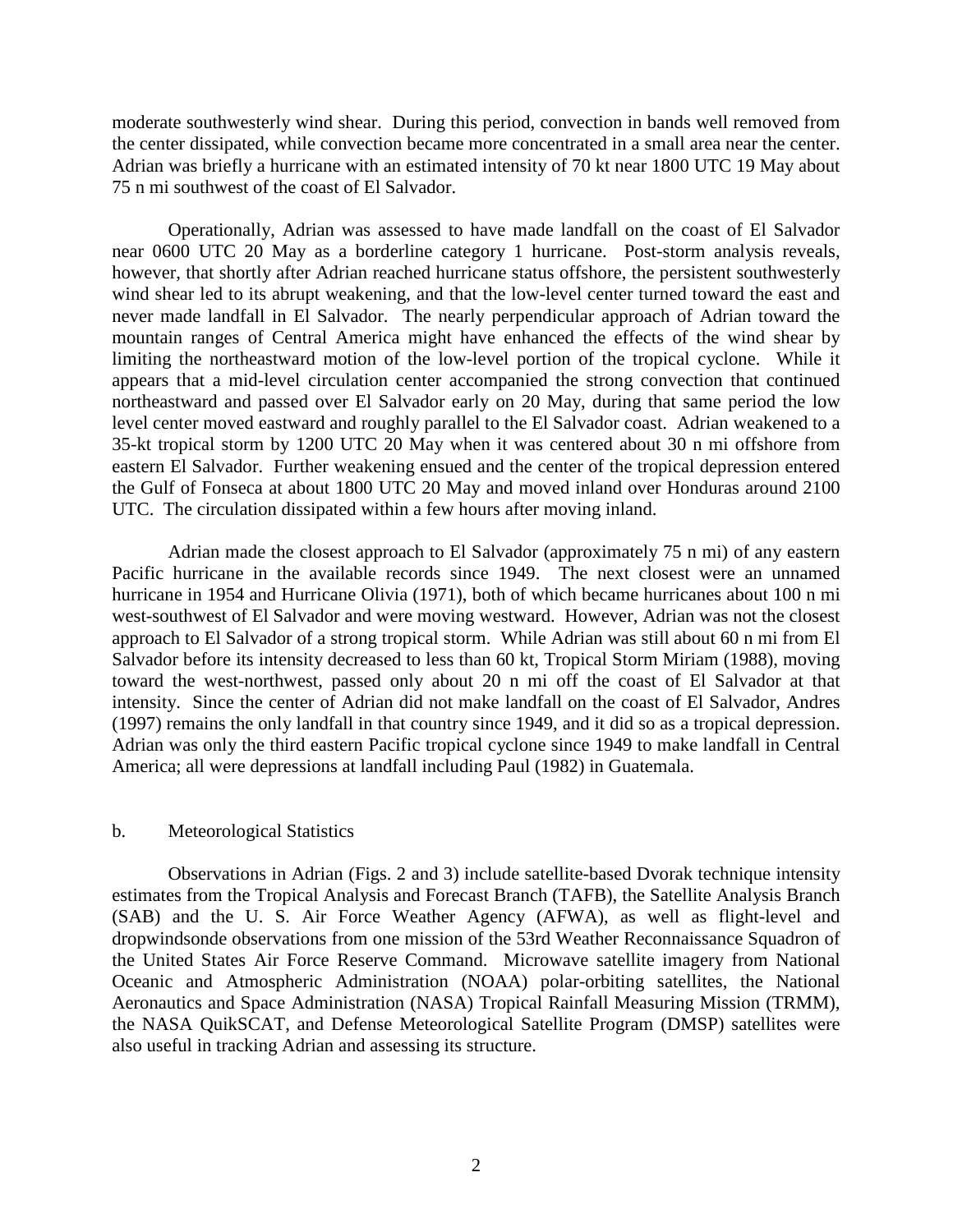The significant changes in Adrian on 19 and 20 May were challenging to diagnose both operationally and in post-analysis even given more data than usual, including aircraft reconnaissance, for an eastern Pacific hurricane. Passive microwave imagery at 1238 UTC 19 May from the Special Sensor Microwave Imager (SSMI) depicted inner-core convective banding around a developing eye-like feature, suggesting, along with Dvorak classifications, that Adrian was nearing hurricane intensity. The one United States Air Force reconnaissance flight into Adrian during the early afternoon of 19 May indicated that it had subsequently become a hurricane. The mission included two separate penetrations of the eye. The first fix at 1655 UTC estimated a minimum central pressure of 982 mb and maximum flight-level winds of 83 kt. The standard 80% reduction of this observation yields surface winds of approximately 66 kt. The second aircraft fix at 1830 UTC estimated a slightly greater minimum central pressure of 984 mb, and maximum 850 mb flight-level winds of 92 kt. The 80% reduction of this observation would yield about 74 kt at the surface. However, this was a somewhat isolated peak measurement, and it is reasonable to assume that the vertical extent of the strongest winds was also relatively small and that 75 kt winds might not have reached the surface. The slightly broader area of flight-level winds exceeding 85 kt supports assigning a peak best track intensity of 70 kt at 1800 UTC 20 May. The slight rise in central pressure between the two fixes might have been an early sign of the subsequent weakening of Adrian. Also, the second aircraft fix was due east of the first by about 7 n mi. While consecutive fixes do not always depict real motion, it is possible that this was an initial indication of the turn of the low-level center toward the east that has been analyzed based on several other sources of data from the following 24 h.

The satellite cloud pattern became elongated after the aircraft departed, indicating the effects of wind shear. GOES imagery, SSMI imagery, and analysis of QuikSCAT directional ambiguities near 0000 UTC 20 May all suggested the low-level center was located on the south edge of the deep convection and to the east of the earlier aircraft fixes. AMSU imagery near 0400 UTC and TRMM imagery at 0730Z suggested the low-level center continued toward the east. Hints of an offshore low-level swirl then appeared on GOES 3.9 µm imagery beginning at about 0900 UTC. GOES visible imagery later on 20 May more clearly revealed the low-level circulation, with a weak attendant convective band. Continuity of the fix positions from the aircraft, microwave imagery, and GOES imagery (Fig. 4) strongly suggests that this feature was the low-level circulation of the weakening tropical cyclone that eventually made landfall east of El Salvador on 20 May.

Surface observations, some of which were received after the event, also support the conclusion that the low-level circulation center passed south of the El Salvador coast, and no direct evidence could be found for a landfalling circulation center in El Salvador. The only reports of tropical storm force winds from land-based locations were in gusts very early on 20 May, when the center of Adrian was about 40 n mi south of the coast. The meteorological service of El Salvador, Servicio Nacional de Estudios Territoriales (SNET), indicated a gust to 38 kt was reported at 0500 UTC 20 May at the El Salvador International Airport (just inland from the central coast), and that a gust to 42 kt was reported at 0600 UTC at San Miguel (well inland in eastern El Salvador at an elevation of 80 m). Poor exposure at many land-based sites may have resulted in underestimates of the wind speeds, and many wind direction observations do not appear to have responded to the circulation of Adrian. Sustained tropical storm force winds, as strong as 43 kt, were observed near 0400 UTC 20 May by the cruising yacht SV-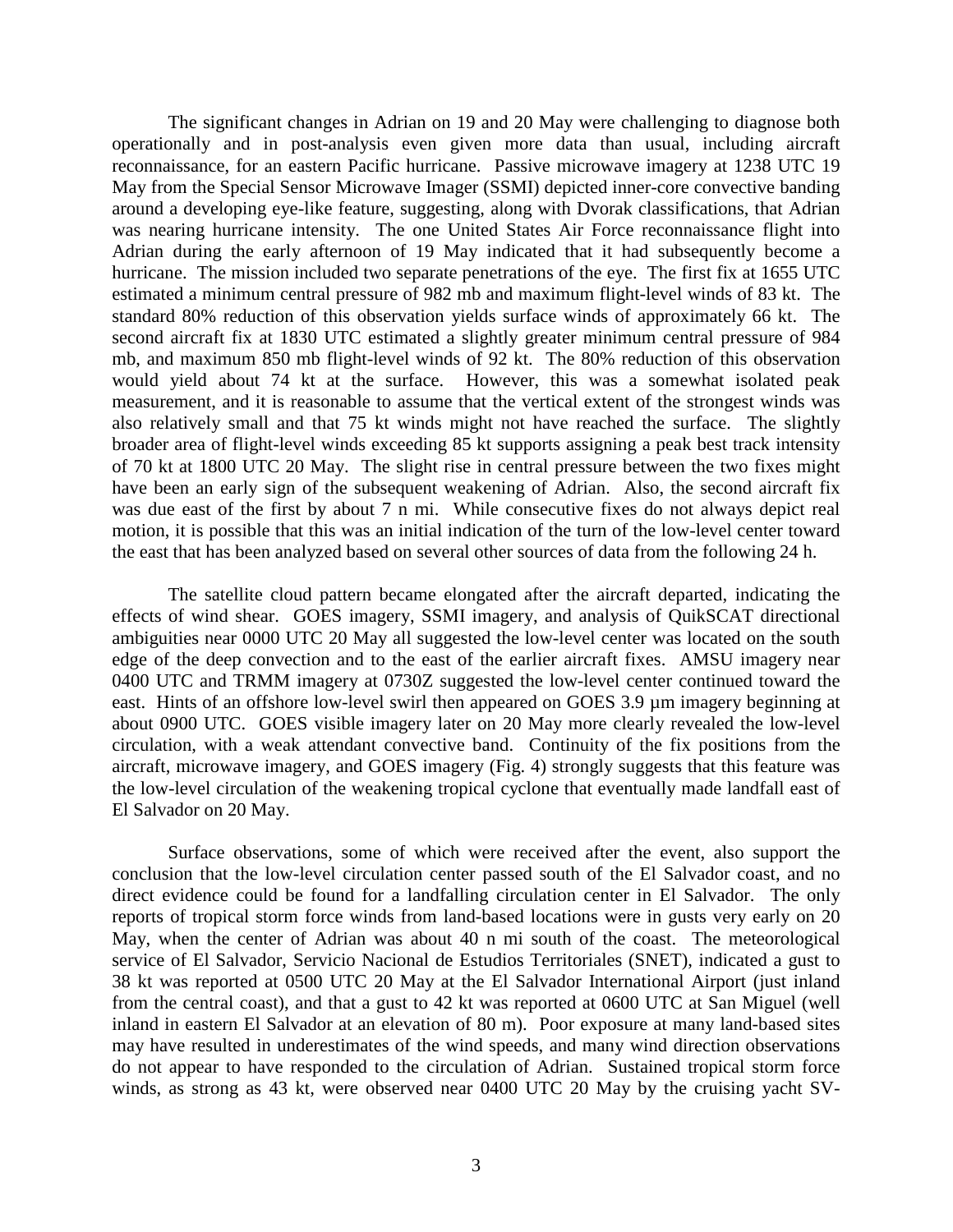Carina that was anchored along the central coast of El Salvador near Bahia del Sol. Additionally, the wind directions from SV-Carina were useful in the post-storm analysis since they were also consistent with the conclusion that the center of Adrian remained offshore from El Salvador. Data from SV-Carina were obtained after the event by HAM radio operators at the National Hurricane Center who employed the assistance of dozens of other HAM operators and the Hurricane Watch Net to contact the crew of the vessel. Their efforts are greatly appreciated.

Ship PCEX reported sustained winds of 34 kt at 1200 UTC 20 May about 40 n mi south of the center of Adrian. Even though this observation occurred within a band of convection, it might have been a slight overestimate. However, 34-kt winds could easily have occurred closer to the center. This ship also reported a surface pressure of 1008 mb. These observations support the best track intensity of 35 kt and central pressure of 1003 mb at that time.

The hydrological service of SNET in El Salvador reported that Adrian produced storm total rainfall of at least 4 inches throughout most of the eastern two-thirds of that country, with isolated maxima to 16 inches in the mountainous terrain.

## c. Casualty and Damage Statistics

 Media reports indicate as many as 23,000 people in El Salvador were evacuated from the coast and from inland flood-prone areas. Smaller-scale evacuations were reported in Guatemala and Nicaragua. Widespread flooding, many washed out roads, and some mud slides were reported in El Salvador and Honduras. Flooding was also reported in portions of Nicaragua and Guatemala. One fatality directly attributable to Adrian, due to flooding, was reported in Nicaragua. Reports from SNET indicate that wind damage in El Salvador was not substantial and was limited to some downed trees and power outages. Media reports reveal that widely scattered and mostly minor damage to homes was caused by Adrian in El Salvador and Honduras.

## d. Forecast and Warning Critique

 The potential for genesis of the tropical cyclone that became Adrian was conveyed by the National Hurricane Center in the eastern Pacific Tropical Weather Outlook beginning the morning of 16 May, more than 24 hours in advance of the first tropical cyclone advisory. Global models initialized well the broad and nearly stationary low pressure area involved in the genesis and, up to about three days in advance, were strongly suggesting that this system would develop into a tropical cyclone.

Average official (OFCL) track forecast errors (with the number of cases in parentheses) for Adrian were 59 (12), 65 (10), 75 (8), 110 (6), and 215 (2) n mi for the 12, 24, 36, 48, and 72 h forecasts, respectively (no 96 and 120 h forecasts could be verified due to the short life span of Adrian). The errors at 24, 36, and 48 h are somewhat less than the average official track errors for the 10-yr period 1995-2004 (Table 2), while the errors at 12 and 72 h are somewhat greater (although there were only two 72 h forecasts to verify). On average, the interpolated Global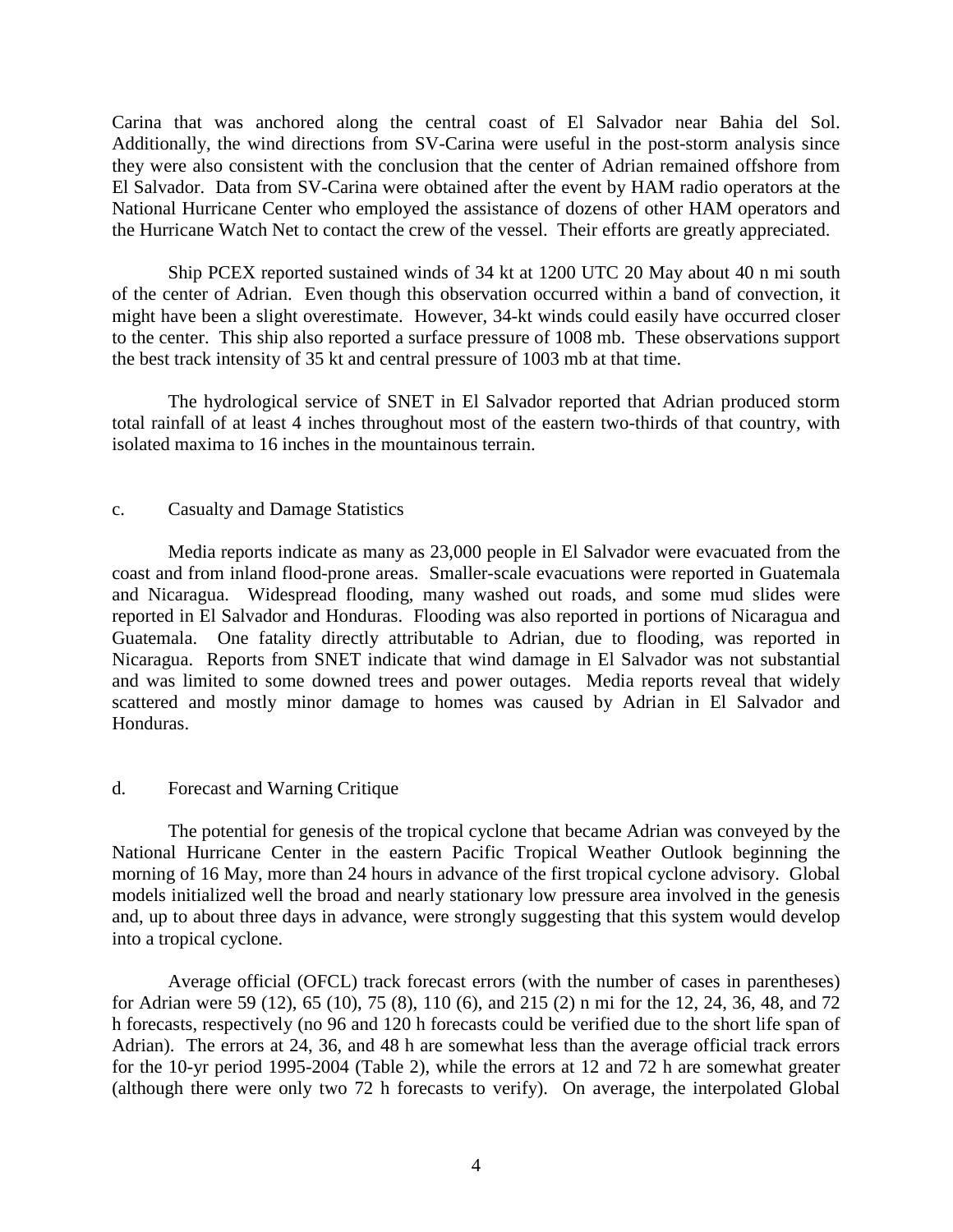Forecast System model (GFSI) outperformed OFCL at all forecast times through 72 h, and the interpolated Geophysical Fluid Dynamics Laboratory hurricane model (GFDI) did so through 36 h. However, average OFCL errors were less than those of the other individual dynamical models (i.e., GFNI, NGPI, UKMI) at most forecast times. All of the track guidance agreed on the northeastward motion, even in the early stages when the tropical depression initially formed, thereby increasing the confidence in the official track forecasts.

Official forecasts of the track of Adrian that were issued up to about the time it became a hurricane on 19 May were very accurate, with most errors much less than the 10-yr averages. Many of the subsequent forecasts, however, were characterized by a substantial bias toward the north, due mostly to the unexpected weakening and eastward motion just before landfall that were assessed after the event. All of the official forecasts issued 17-19 May indicated a tropical depression was expected to cross the western Caribbean Sea and Cuba, but the uncertainty in whether or not Adrian would even emerge beyond Central America was conveyed in many of the tropical cyclone discussions. Most of the dynamical models also forecast Adrian to move through the western Caribbean Sea, except for several GFDI and GFNI forecasts, especially those initialized at 1800 UTC 18 May and thereafter, which dissipated the low-level center near or over Central America.

 Average official intensity errors were 5, 6, 6, 8, and 8 kt for the 12, 24, 36, 48, and 72 h forecasts, respectively. For comparison, the average official intensity errors for these forecast times over the 10-yr period 1995-2004 are 6, 11, 14, 17, and 19 kt, respectively. The official intensity errors were on average relatively small and unbiased, and they were less than those from all available intensity guidance models out to 72 h. However, the intensification to a 70-kt hurricane on 19 May was under-forecast at most lead times, generally by about 10 kt. The SHIPS model also under-forecast the peak intensity, while the GFDI and GFNI models only captured the peak intensity 24 h in advance and overall had a high bias during the event.

Table 3 lists the coastal watches and warnings issued by countries in Central America in association with Adrian. Even though it has been determined in post-analysis that Adrian did not make landfall as a hurricane in El Salvador as assessed operationally, the hurricane and tropical storm watches and warnings issued on 18 and 19 May were warranted, given all data and forecast guidance available at the time. These watches and warnings invoked prudent preparations to protect lives and property in many areas including El Salvador, which was affected by heavy rains, flooding, and mud slides and by tropical storm force winds (at least in gusts). The potential for heavy rains and flooding in Central America was consistently conveyed in all National Hurricane Center advisories on Adrian.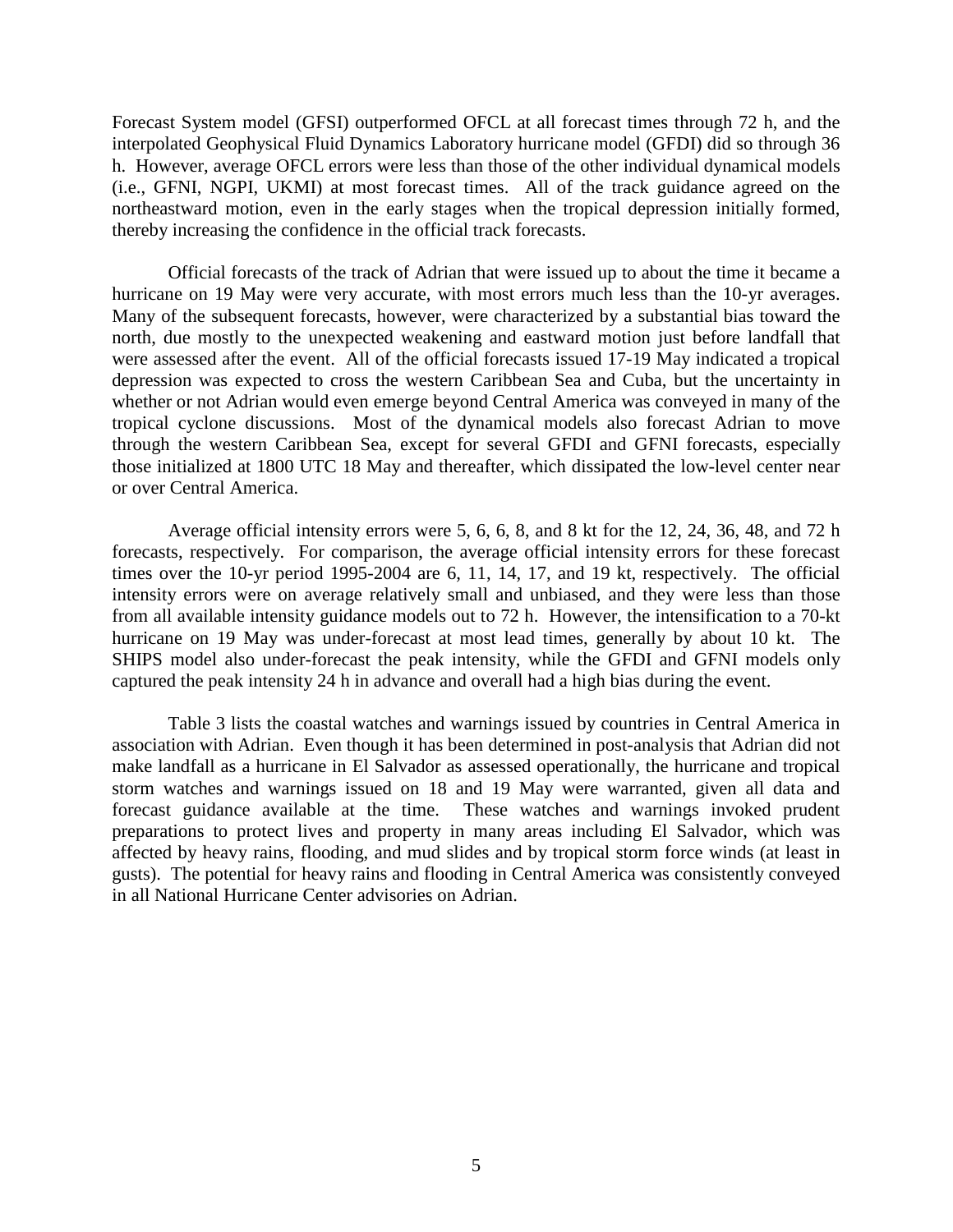| Date/Time<br>(UTC) | Latitude<br>$({}^{\circ}{\rm N})$ | Longitude<br>$(^{\circ}W)$ | Pressure<br>(mb) | Wind Speed<br>(kt) | <b>Stage</b>            |  |
|--------------------|-----------------------------------|----------------------------|------------------|--------------------|-------------------------|--|
| 17 / 1800          | 9.8                               | 95.2                       | 1005             | 30                 | tropical depression     |  |
| 18/0000            | 10.1                              | 94.9                       | 1004             | 35                 | tropical storm          |  |
| 18 / 0600          | 10.5                              | 94.4                       | 1003             | 40                 | $^{\prime\prime}$       |  |
| 18 / 1200          | 10.7                              | 93.6                       | 1000             | 45                 | $^{\prime\prime}$       |  |
| 18 / 1800          | 10.8                              | 92.9                       | 997              | 50                 | $\mathbf{H}$            |  |
| 19 / 0000          | 11.0                              | 92.3                       | 997              | 50                 | $^{\prime\prime}$       |  |
| 19 / 0600          | 11.5                              | 91.8                       | 997              | 50                 | $^{\prime\prime}$       |  |
| 19 / 1200          | 12.1                              | 91.2                       | 990              | 60                 | $\pmb{\mathsf{H}}$      |  |
| 19 / 1800          | 12.5                              | 90.6                       | 983              | 70                 | hurricane               |  |
| 20 / 0000          | 12.6                              | 89.9                       | 990              | 60                 | tropical storm          |  |
| 20 / 0600          | 12.7                              | 89.2                       | 997              | 50                 | $^{\prime}$             |  |
| 20 / 1200          | 12.7                              | 88.5                       | 1003             | 35                 | $\mathbf{H}$            |  |
| 20 / 1800          | 13.0                              | 87.9                       | 1006             | 25                 | tropical depression     |  |
| 21/0000            | 13.4                              | 87.4                       | 1008             | <br>20             |                         |  |
| 21/0600            |                                   |                            |                  |                    | dissipated              |  |
| 19 / 1700          | 12.5                              | 90.7                       | 982              | 70                 | minimum pressure        |  |
|                    |                                   |                            |                  |                    | landfall on the Pacific |  |
| 20/2100            | 13.3                              | 87.6                       | 1007             | 20                 | coast of Honduras in    |  |
|                    |                                   |                            |                  |                    | the Gulf of Fonseca     |  |

Table 1. Best track for Hurricane Adrian, 17-21 May 2005.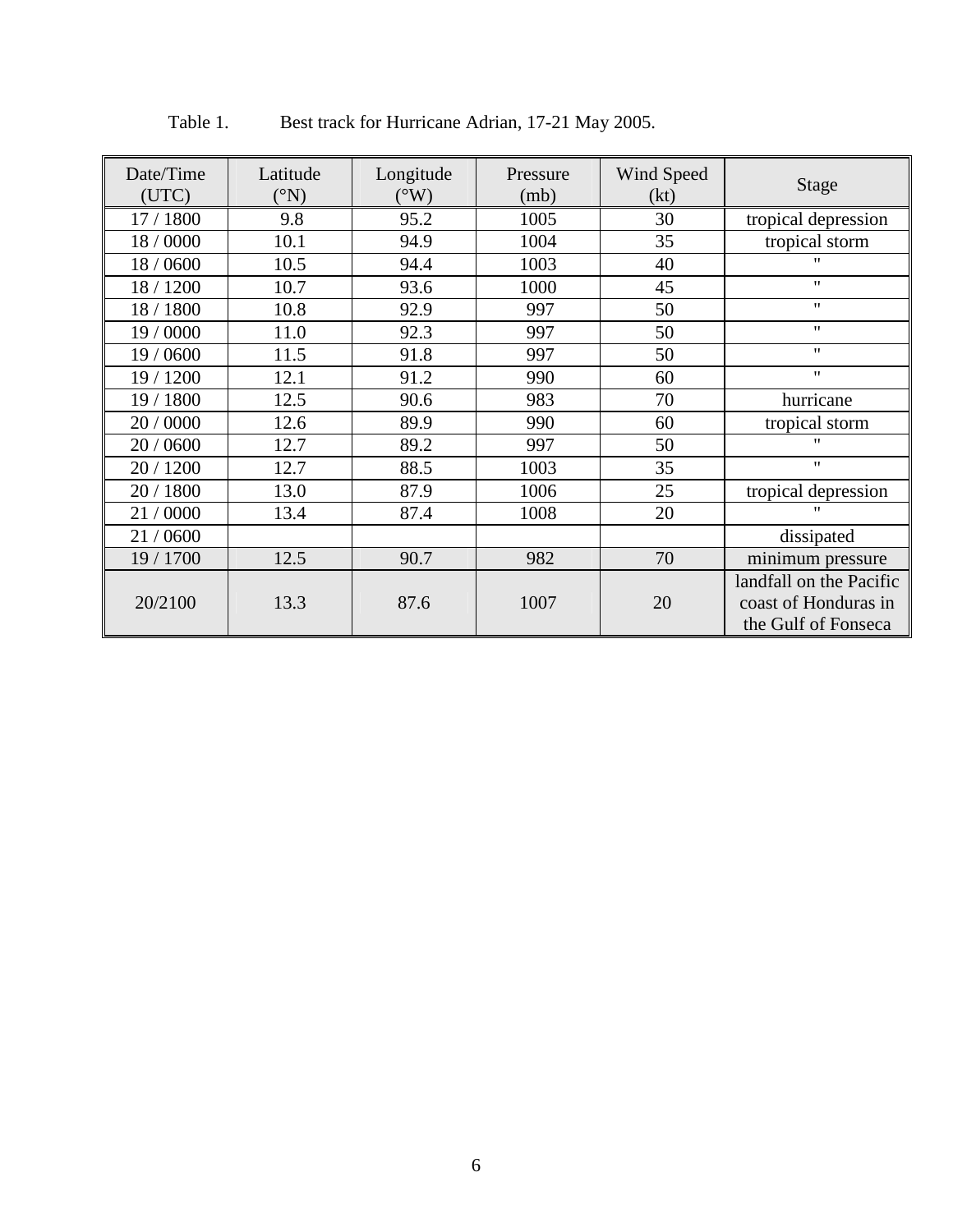Table 2. Preliminary track forecast evaluation (heterogeneous sample) for Hurricane Adrian, 17-21 May 2005. Forecast errors (n mi) are followed by the number of forecasts in parentheses. Errors smaller than the NHC official forecast are shown in bold-face type. Verification includes the depression stage, but does not include the extratropical stage, if any. Models not available at the time the official forecasts were made are indicated by (\*).

| Forecast<br>Technique                   | Forecast Period (h) |              |              |               |               |    |     |  |
|-----------------------------------------|---------------------|--------------|--------------|---------------|---------------|----|-----|--|
|                                         | 12                  | 24           | 36           | 48            | 72            | 96 | 120 |  |
| CLP5                                    | 64(12)              | 114(10)      | 185(8)       | 263(6)        | 524(2)        |    |     |  |
| <b>GFNI</b>                             | 49 (12)             | 71(9)        | 101(8)       | 111(6)        | 187(1)        |    |     |  |
| <b>GFDI</b>                             | 36(11)              | 47(9)        | 52(7)        | 131(5)        | 237(1)        |    |     |  |
| $GFDL*$                                 | 40(11)              | 64(9)        | 37(7)        | 84(5)         | 226(2)        |    |     |  |
| GFDN*                                   | 57(11)              | 46(8)        | 81(7)        | 121(5)        | 229(1)        |    |     |  |
| <b>GFSI</b>                             | 51(8)               | 61(8)        | 47(7)        | 93(5)         | 192(1)        |    |     |  |
| GFSO*                                   | 81(7)               | 100(7)       | 89(7)        | 81(5)         | 254(2)        |    |     |  |
| <b>NGPI</b>                             | 70(12)              | 91(10)       | 116(8)       | 161(6)        | 182(2)        |    |     |  |
| NGPS*                                   | 76(11)              | 107(9)       | 122(7)       | 176(5)        | 174(1)        |    |     |  |
| <b>UKMI</b>                             | 66(10)              | 80(8)        | 86(6)        | 118(4)        |               |    |     |  |
| $UKM*$                                  | 59(6)               | 89(5)        | 109(4)       | 112(3)        | 228(1)        |    |     |  |
| <b>BAMD</b>                             | 97(12)              | 157(10)      | 199(8)       | 256(6)        | 318(2)        |    |     |  |
| <b>BAMM</b>                             | 79 (12)             | 107(10)      | 123(8)       | 129(6)        | 186(2)        |    |     |  |
| <b>BAMS</b>                             | 93 (12)             | 156(10)      | 186(8)       | 146(6)        | 53(2)         |    |     |  |
| <b>CONU</b>                             | 49 (12)             | 50(10)       | 50(8)        | 72(6)         | 121(2)        |    |     |  |
| <b>GUNA</b>                             | 37(7)               | 45(7)        | 53(6)        | 91(4)         |               |    |     |  |
| <b>FSSE</b>                             | 37(8)               | 68(8)        | 79(6)        | 147(4)        |               |    |     |  |
| <b>OFCL</b>                             | 59 (12)             | 65(10)       | 75(8)        | 110(6)        | 215(2)        |    |     |  |
| NHC Official<br>$(1995 - 2004$<br>mean) | 37<br>(2654)        | 68<br>(2378) | 97<br>(2096) | 123<br>(1829) | 175<br>(1386) |    |     |  |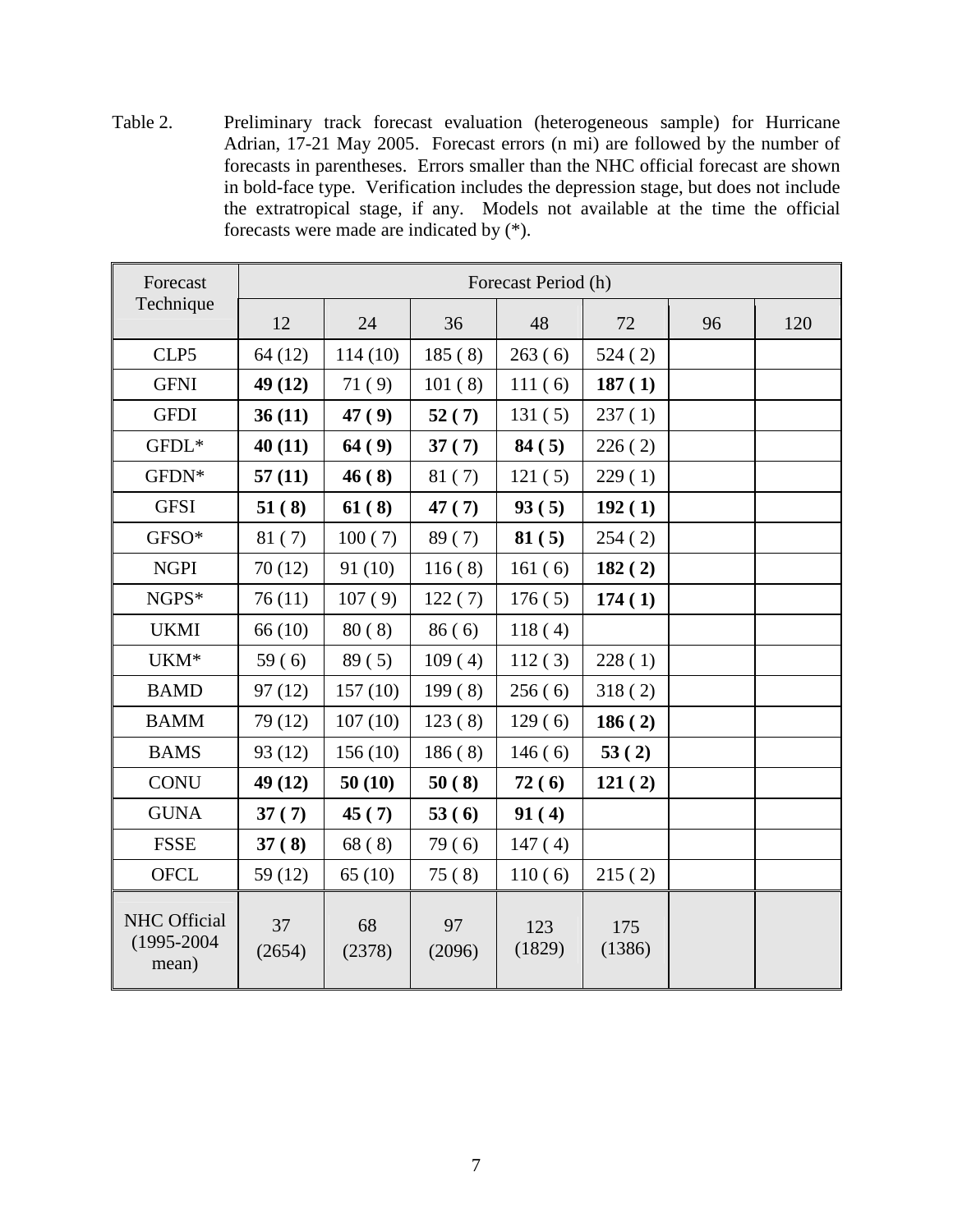| Date/Time (UTC) | Action                                                                              | Location                                                          |  |  |
|-----------------|-------------------------------------------------------------------------------------|-------------------------------------------------------------------|--|--|
| 18 / 0900       | Tropical Storm Watch issued                                                         | Mexico/Guatemala Border to<br>El Salvador/Honduras Border         |  |  |
| 18/2100         | <b>Tropical Storm Watch</b><br>changed to Tropical Storm<br>Warning/Hurricane Watch | Guatemala/El Salvador Border<br>to El Salvador/Honduras<br>Border |  |  |
| 18/2100         | Tropical Storm Watch issued                                                         | El Salvador/Honduras Border<br>to Honduras/Nicaragua Border       |  |  |
| 19/1500         | <b>Tropical Storm Watch</b><br>changed to Tropical Storm<br>Warning/Hurricane Watch | Sipicate Guatemala to<br>Guatemala/El Salvador Border             |  |  |
| 19 / 1800       | <b>Tropical Storm</b><br>Warning/Hurricane Watch<br>changed to Hurricane Warning    | Sipicate Guatemala to El<br>Salvador/Honduras Border              |  |  |
| 20 / 0300       | <b>Tropical Storm Watch</b><br>discontinued                                         | Mexico/Guatemala Border to<br>Sipicate Guatemala                  |  |  |
| 20 / 0300       | Hurricane Warning changed to<br><b>Tropical Storm Warning</b>                       | Sipicate Guatemala to<br>Guatemala/El Salvador Border             |  |  |
| 20 / 0900       | Hurricane Warning changed to<br><b>Tropical Storm Warning</b>                       | Guatemala/El Salvador Border<br>to El Salvador/Honduras<br>Border |  |  |
| 20 / 0900       | <b>Tropical Storm Watch</b><br>discontinued                                         | El Salvador/Honduras Border<br>to Honduras/Nicaragua Border       |  |  |
| 20 / 0900       | <b>Tropical Storm Warning</b><br>discontinued                                       | Sipicate Guatemala to<br>Guatemala/El Salvador Border             |  |  |
| 20 / 1200       | <b>Tropical Storm Warning</b><br>discontinued                                       | Guatemala/El Salvador Border<br>to El Salvador/Honduras<br>Border |  |  |

Table 3. Watch and warning summary for Hurricane Adrian, 17-21 May 2005.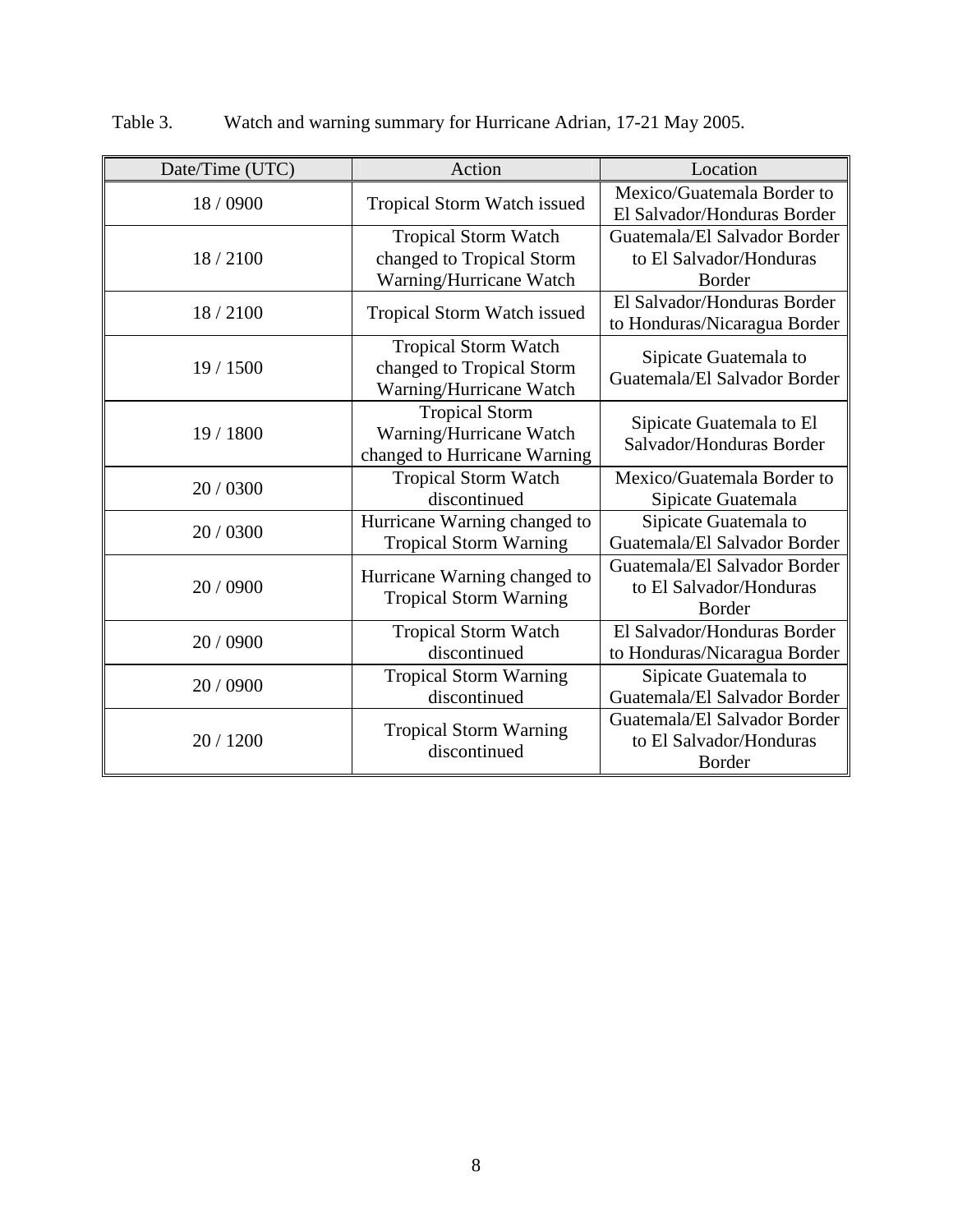

Figure 1. Best track positions for Hurricane Adrian, 17-21 May 2005.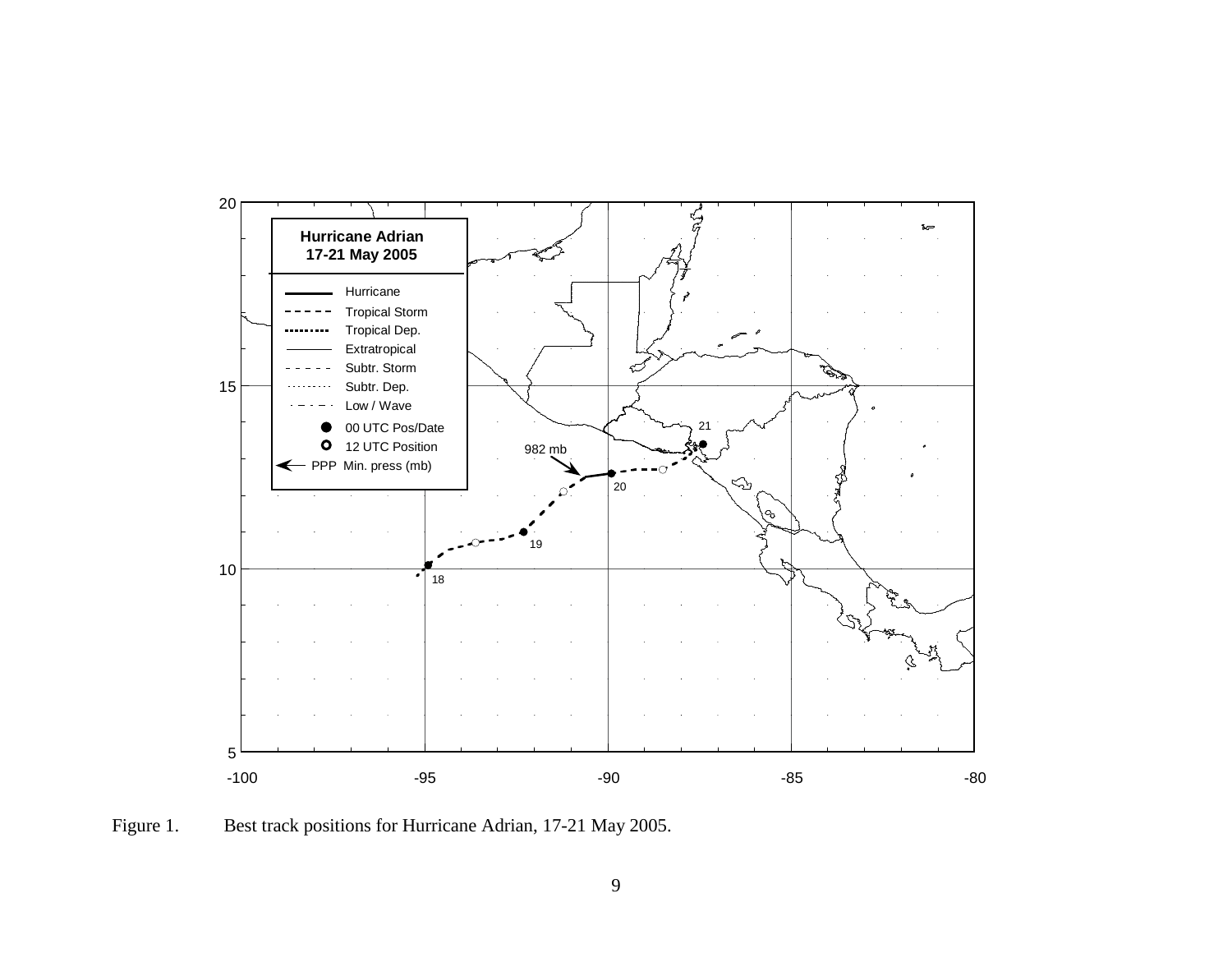

Figure 2. Selected wind observations and best track maximum sustained surface wind speed curve for Hurricane Adrian, 17-21 May 2005. Aircraft observations have been adjusted for elevation using an 80% reduction factor for observations from 850 mb.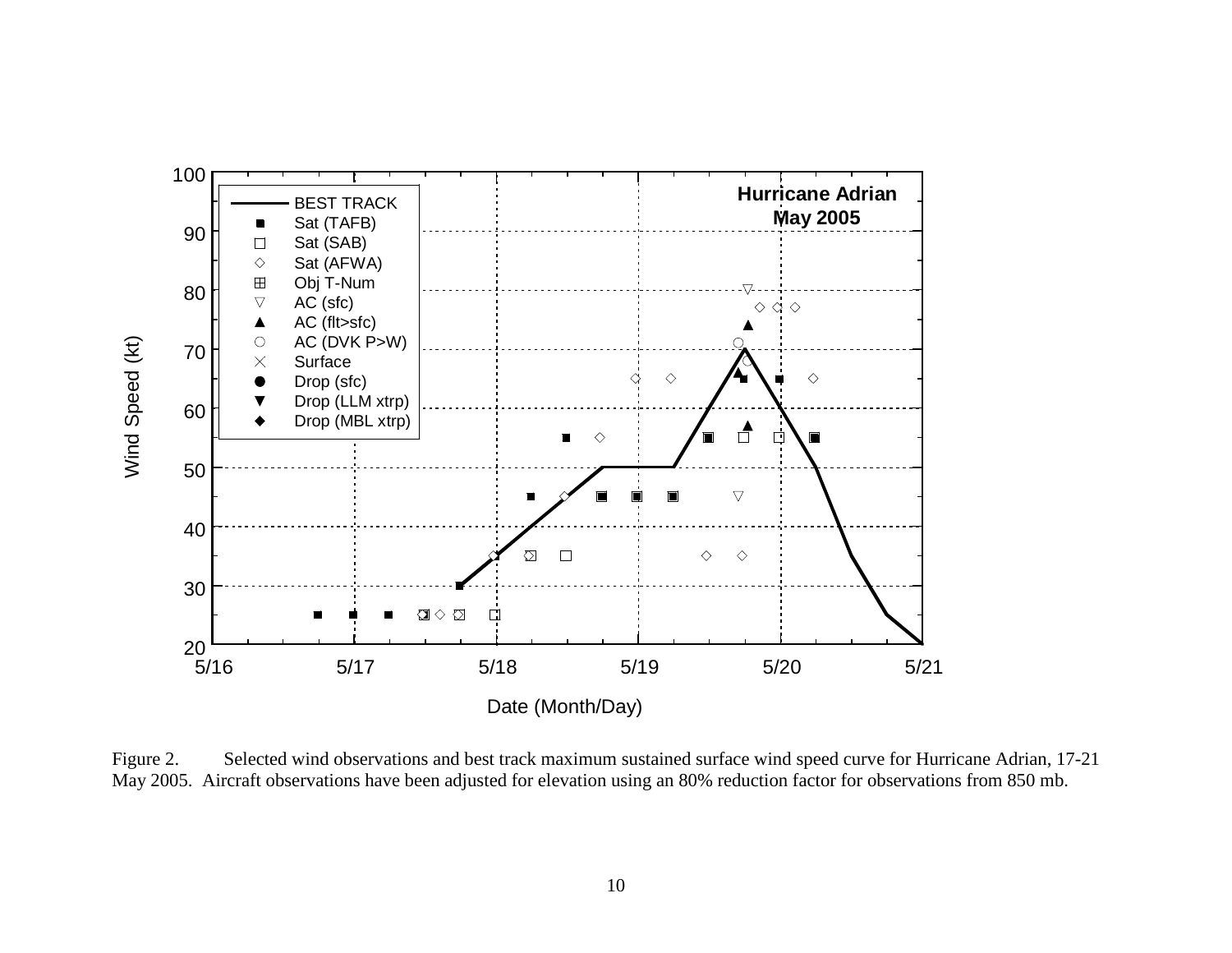

Figure 3. Selected pressure observations and best track minimum central pressure curve for Hurricane Adrian, 17-21 May 2005.